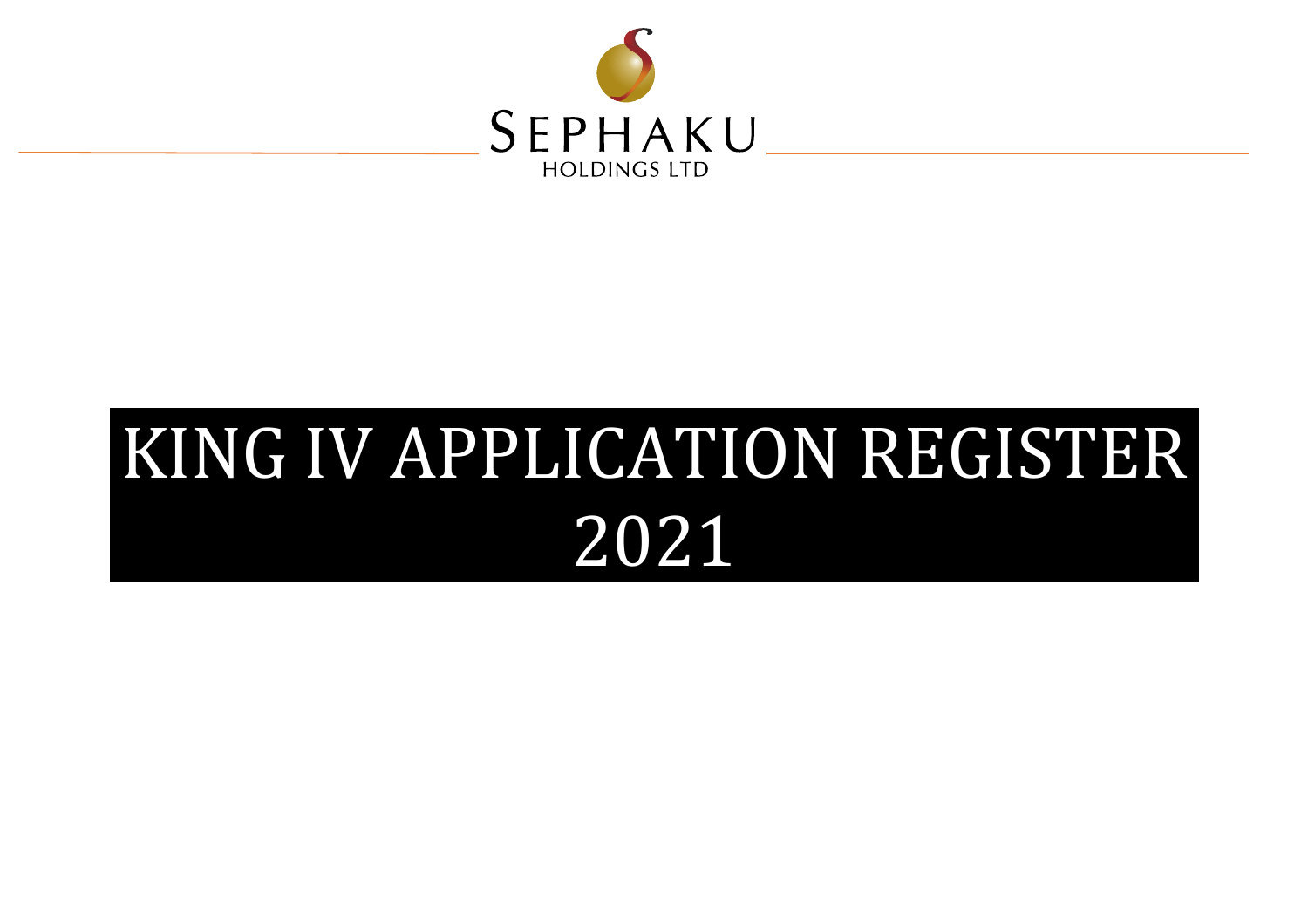

The Sephaku Holdings Limited ("SepHold or the Company") applied the King IV code to the furthest possible extent and below is the register on SepHold's application of the King IVTM code ("the code") as disclosed in the FY 2021 integrated annual report for the period ended 31 March 2021. The register provides the location of the relevant disclosure in the reporting suite and or Company website. The Integrated Annual Report can be accessed at: [www.sephakuholdings.com](http://www.sephakuholdings.com/)

| King IV™ principle                                                                 | Disclosure requirement                                                                                                                                                                                                                                                                                                                                                                                                                                                                                              | Page reference to application disclosure                                                                                                                                                                                                                                                                                                                                                                                      |
|------------------------------------------------------------------------------------|---------------------------------------------------------------------------------------------------------------------------------------------------------------------------------------------------------------------------------------------------------------------------------------------------------------------------------------------------------------------------------------------------------------------------------------------------------------------------------------------------------------------|-------------------------------------------------------------------------------------------------------------------------------------------------------------------------------------------------------------------------------------------------------------------------------------------------------------------------------------------------------------------------------------------------------------------------------|
|                                                                                    | <b>ETHICAL LEADERSHIP</b>                                                                                                                                                                                                                                                                                                                                                                                                                                                                                           |                                                                                                                                                                                                                                                                                                                                                                                                                               |
| <b>Principle 1</b><br>The governing body should lead<br>ethically and effectively. | 1. Members of the governing body to individually<br>and collectively cultivate and exhibit integrity,<br>competence, responsibility, accountability and<br>fairness in their conduct<br>2. The arrangements by which the members of the<br>governing body are being held to account for<br>ethical and effective leadership should be<br>disclosed.<br>These arrangements would include, but are not<br>3.<br>limited to, codes of conduct and performance<br>evaluations of the governing body and its<br>members. | The Board must comply to the Company code of<br>ethics, which can be accessed from the website<br>through the link: www.sephakuholdings.com/our-<br>business/corporate-governance<br>Refer to page 3 for board accountability to the<br>ethics code.<br>Refer to page 33 for board evaluation process and<br>outcome. Board members unanimously agreed<br>that they are ethically and effectively conducting<br>their duties. |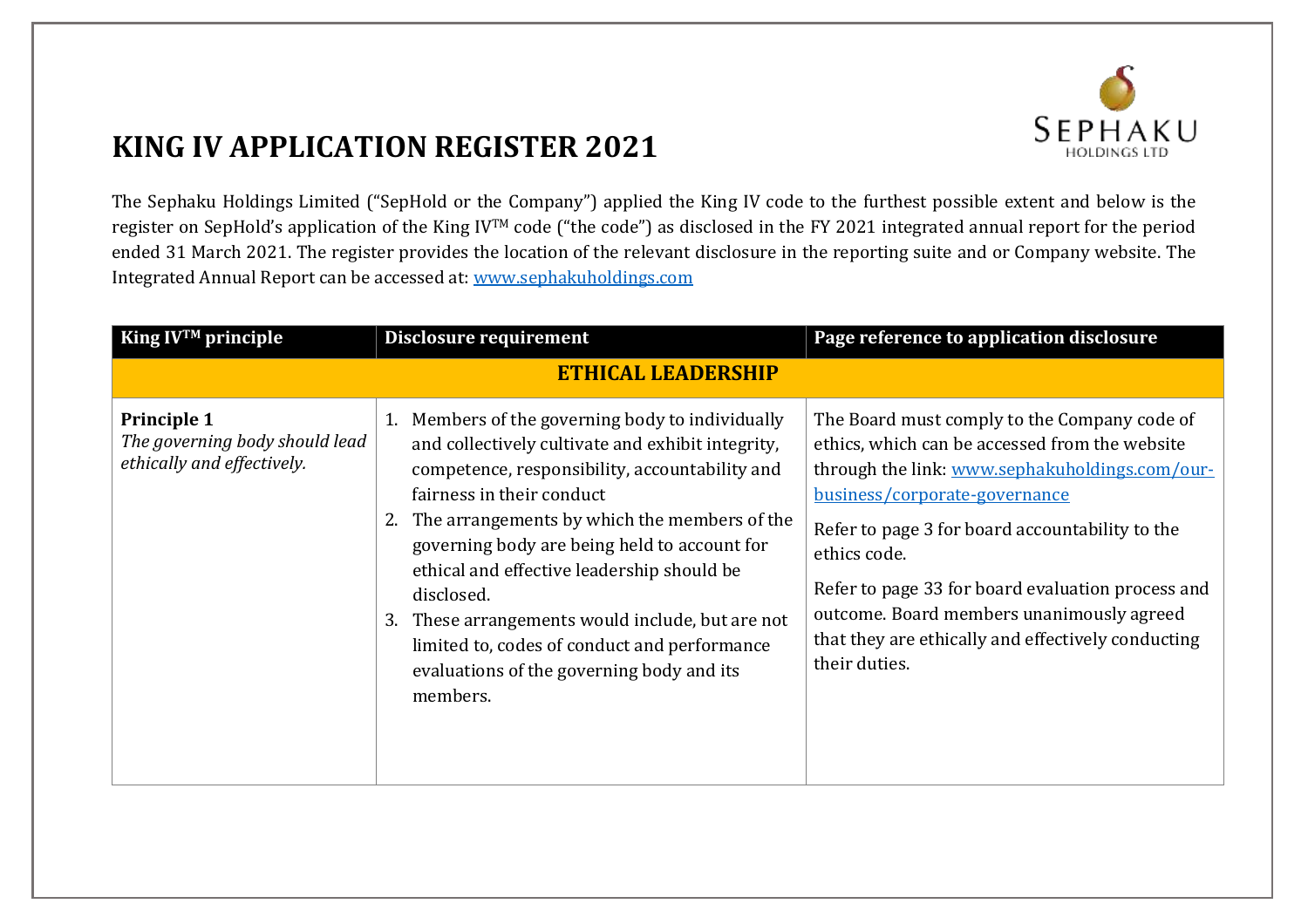

| King IV™ principle                                                                                                                                                | Disclosure requirement                                                                                                                                                                                                                                                                                      | Page reference to application disclosure                                                                                                                                                                                                                                                                                                                                                                                                                                                              |
|-------------------------------------------------------------------------------------------------------------------------------------------------------------------|-------------------------------------------------------------------------------------------------------------------------------------------------------------------------------------------------------------------------------------------------------------------------------------------------------------|-------------------------------------------------------------------------------------------------------------------------------------------------------------------------------------------------------------------------------------------------------------------------------------------------------------------------------------------------------------------------------------------------------------------------------------------------------------------------------------------------------|
|                                                                                                                                                                   | <b>ORGANISATIONAL ETHICS</b>                                                                                                                                                                                                                                                                                |                                                                                                                                                                                                                                                                                                                                                                                                                                                                                                       |
| <b>Principle 2</b><br>The governing body should<br>govern the ethics of the<br>organisation in a way that<br>supports the establishment of<br>an ethical culture. | 1. An overview of the arrangements for governing<br>and managing ethics.<br>Key areas of focus during the reporting period.<br>2.<br>Measures taken to monitor organisational ethics<br>3.<br>and how the outcomes were addressed.<br>Planned areas of future focus.<br>4.                                  | SepHold code of ethics applicable to all Company<br>stakeholders including service providers and<br>suppliers. Operational management committed to<br>promoting ethical culture.<br>Combined social and ethics committee meetings<br>for SepHold board representatives and<br>operational companies' boards ensure coherent<br>application of ethical best practices and<br>monitoring in the group companies.<br>Refer to pages 18 - 29 and 35 for operational<br>application of ethical leadership. |
|                                                                                                                                                                   | <b>RESPONSIBLE CORPORATE CITIZENSHIP</b>                                                                                                                                                                                                                                                                    |                                                                                                                                                                                                                                                                                                                                                                                                                                                                                                       |
| <b>Principle 3</b><br>The governing body should<br>ensure that the organisation is<br>and is seen to be a responsible<br>corporate citizen.                       | 1. An overview of the arrangements for governing<br>and managing responsible corporate<br>citizenship.<br>2.<br>Key areas of focus during the reporting period.<br>Measures taken to monitor corporate<br>3.<br>citizenship and how the outcomes were<br>addressed.<br>Planned areas of future focus.<br>4. | Refer to page 14 - 15 for the Chairman's report.<br>The board is actively involved in the development<br>and or review of policies that promote responsible<br>corporate citizenship including environmental,<br>and management protocols. Refer to page 35.                                                                                                                                                                                                                                          |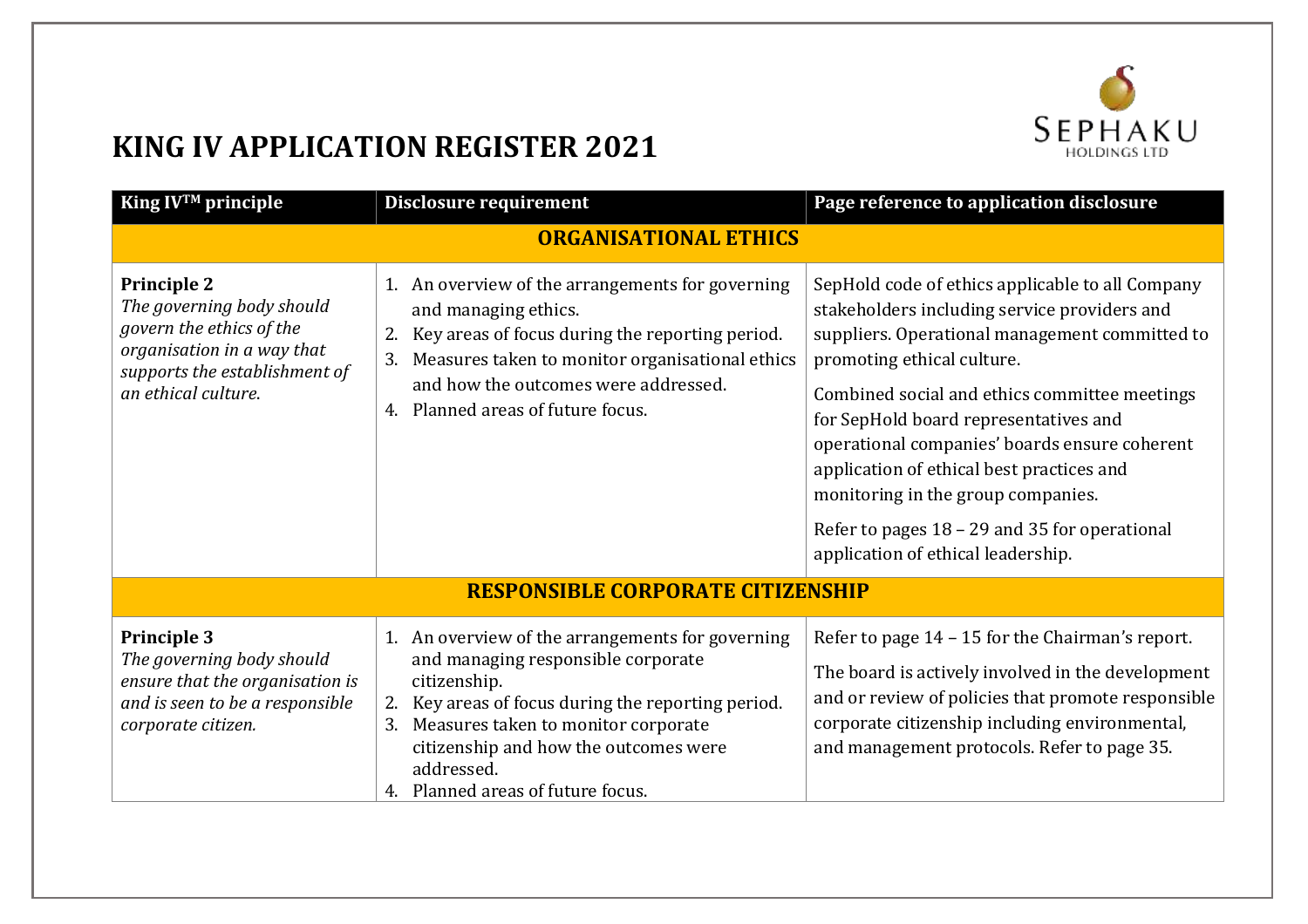

| King IV™ principle                                                                                                                                                                                                                                                           | Disclosure requirement                                                                                                                                                                                                                                                                                                                                                                                                                                                                                                                                                                                                                                                                                                                                                                                                                                                                                                                       | Page reference to application disclosure                                                                                                                                                                                                                                                                                                                                                                                                  |  |
|------------------------------------------------------------------------------------------------------------------------------------------------------------------------------------------------------------------------------------------------------------------------------|----------------------------------------------------------------------------------------------------------------------------------------------------------------------------------------------------------------------------------------------------------------------------------------------------------------------------------------------------------------------------------------------------------------------------------------------------------------------------------------------------------------------------------------------------------------------------------------------------------------------------------------------------------------------------------------------------------------------------------------------------------------------------------------------------------------------------------------------------------------------------------------------------------------------------------------------|-------------------------------------------------------------------------------------------------------------------------------------------------------------------------------------------------------------------------------------------------------------------------------------------------------------------------------------------------------------------------------------------------------------------------------------------|--|
| <b>STRATEGY AND PERFORMANCE</b>                                                                                                                                                                                                                                              |                                                                                                                                                                                                                                                                                                                                                                                                                                                                                                                                                                                                                                                                                                                                                                                                                                                                                                                                              |                                                                                                                                                                                                                                                                                                                                                                                                                                           |  |
| Principle 4<br>The governing body should<br>appreciate that the<br>organisation's core purpose, its<br>risks and opportunities,<br>strategy, business model,<br>performance and sustainable<br>development are all<br>inseparable elements of the<br>value creation process. | The code does not provide disclosure requirement<br>for this principle. Recommended practices applied<br>at SepHold include;<br>1. The governing body should delegate to<br>management the formulation and development<br>of the organisation's short, medium and long-<br>term strategy.<br>2. The governing body should ensure that it<br>approves the policies and operational plans<br>developed by management to give effect to the<br>approved strategy. These should include the key<br>performance measures and targets for assessing<br>the achievement of strategic objectives and<br>positive outcomes over the short, medium and<br>long term.<br>The governing body should oversee that the<br>3.<br>organisation continually assesses, and<br>responsibly responds to the negative<br>consequences of its activities and outputs on the<br>triple context in which it operates, and the<br>capitals which it uses and affects. | Refer to pages $3 - 5$ for performance against<br>strategic objectives and the application of the<br>value creation pillars.<br>The board reviews and approves the strategic<br>plans and budgets presented by management. The<br>board considers the overarching elements of risk,<br>stakeholder engagement and operational<br>management to inform the group's response to<br>the prevailing trading environment. Refer to page<br>30. |  |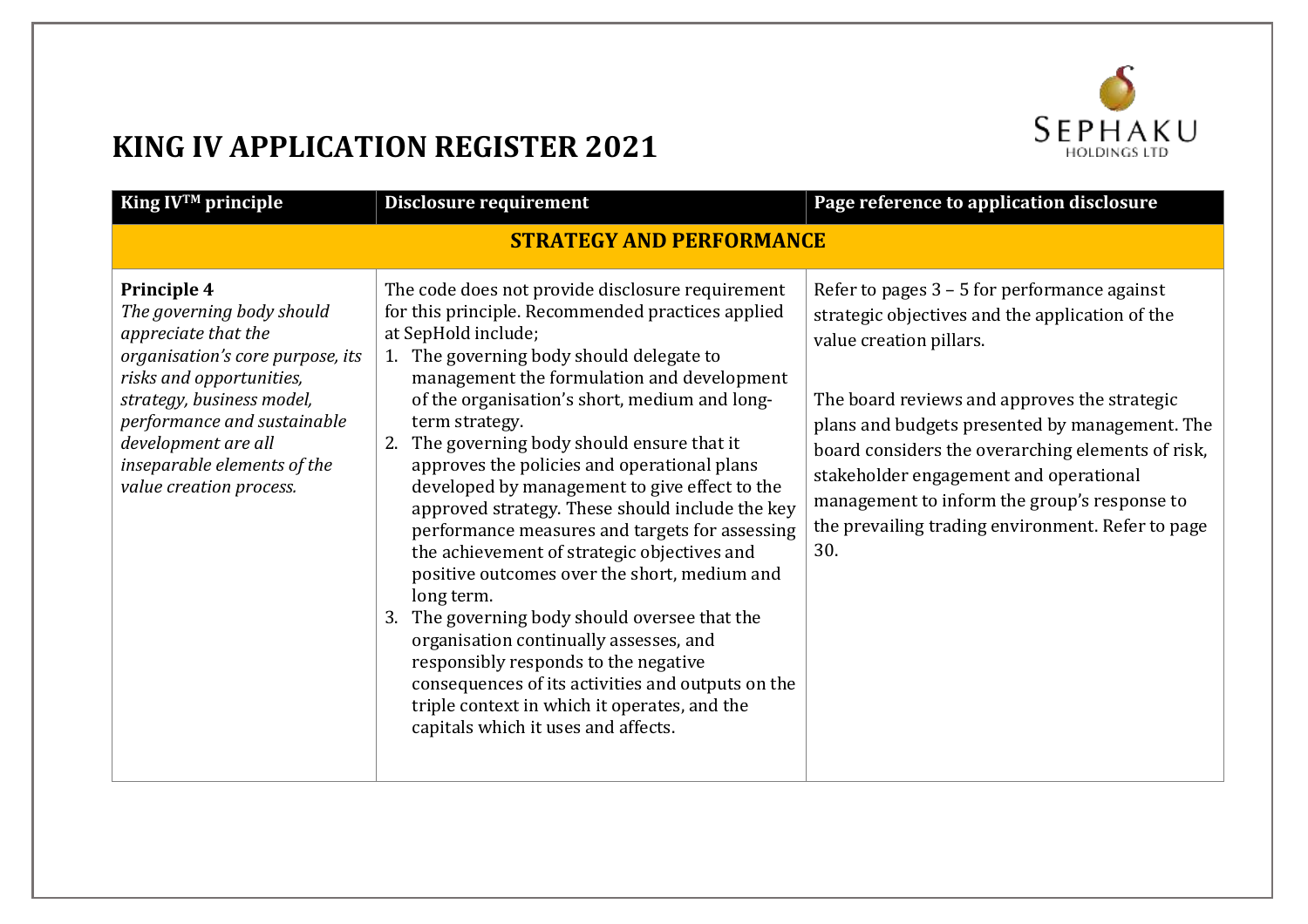

| King IV™ principle                                                                                                                                                                                                                                | Disclosure requirement                                                                                                                                                                                                                                                                                                                                                                                                                                                                                                                                                                                                                                                                                                                                                                                                                                                                                                                                       | Page reference to application disclosure                                                                                                                                                                                                                                                                          |
|---------------------------------------------------------------------------------------------------------------------------------------------------------------------------------------------------------------------------------------------------|--------------------------------------------------------------------------------------------------------------------------------------------------------------------------------------------------------------------------------------------------------------------------------------------------------------------------------------------------------------------------------------------------------------------------------------------------------------------------------------------------------------------------------------------------------------------------------------------------------------------------------------------------------------------------------------------------------------------------------------------------------------------------------------------------------------------------------------------------------------------------------------------------------------------------------------------------------------|-------------------------------------------------------------------------------------------------------------------------------------------------------------------------------------------------------------------------------------------------------------------------------------------------------------------|
|                                                                                                                                                                                                                                                   | <b>REPORTING</b>                                                                                                                                                                                                                                                                                                                                                                                                                                                                                                                                                                                                                                                                                                                                                                                                                                                                                                                                             |                                                                                                                                                                                                                                                                                                                   |
| Principle 5:<br>The governing body should<br>ensure that reports issued by<br>the organisation enable<br>stakeholders to make informed<br>assessments of the<br>organisation's performance,<br>and its short, medium and long-<br>term prospects. | The code does not provide disclosure requirement<br>for this principle. Recommended practices applied<br>at SepHold include;<br>1. The governing body should assume<br>responsibility for the organisation's reporting<br>by setting the direction for how it should be<br>approached and conducted.<br>The governing body should approve<br>2.<br>management's determination of the reporting<br>frameworks (including reporting standards) to<br>be used, taking into account legal requirements<br>and the intended audience and purpose of each<br>report.<br>The governing body should oversee that reports<br>3.<br>such as the annual financial statements,<br>sustainability reports, social and ethics<br>committee reports, or other online or printed<br>information or reports are issued, as is<br>necessary, to comply with legal requirements,<br>and/or to meet the legitimate and reasonable<br>information needs of material stakeholders. | Refer to pages 11 - 13 for details on the material<br>matters.<br>The board through the audit and risk committees<br>determined the direction of reporting and has<br>complied with all the reporting requirements. To<br>access the reports:<br>www.sephakuholdings.com/investor-<br>centre/results-and-reports/ |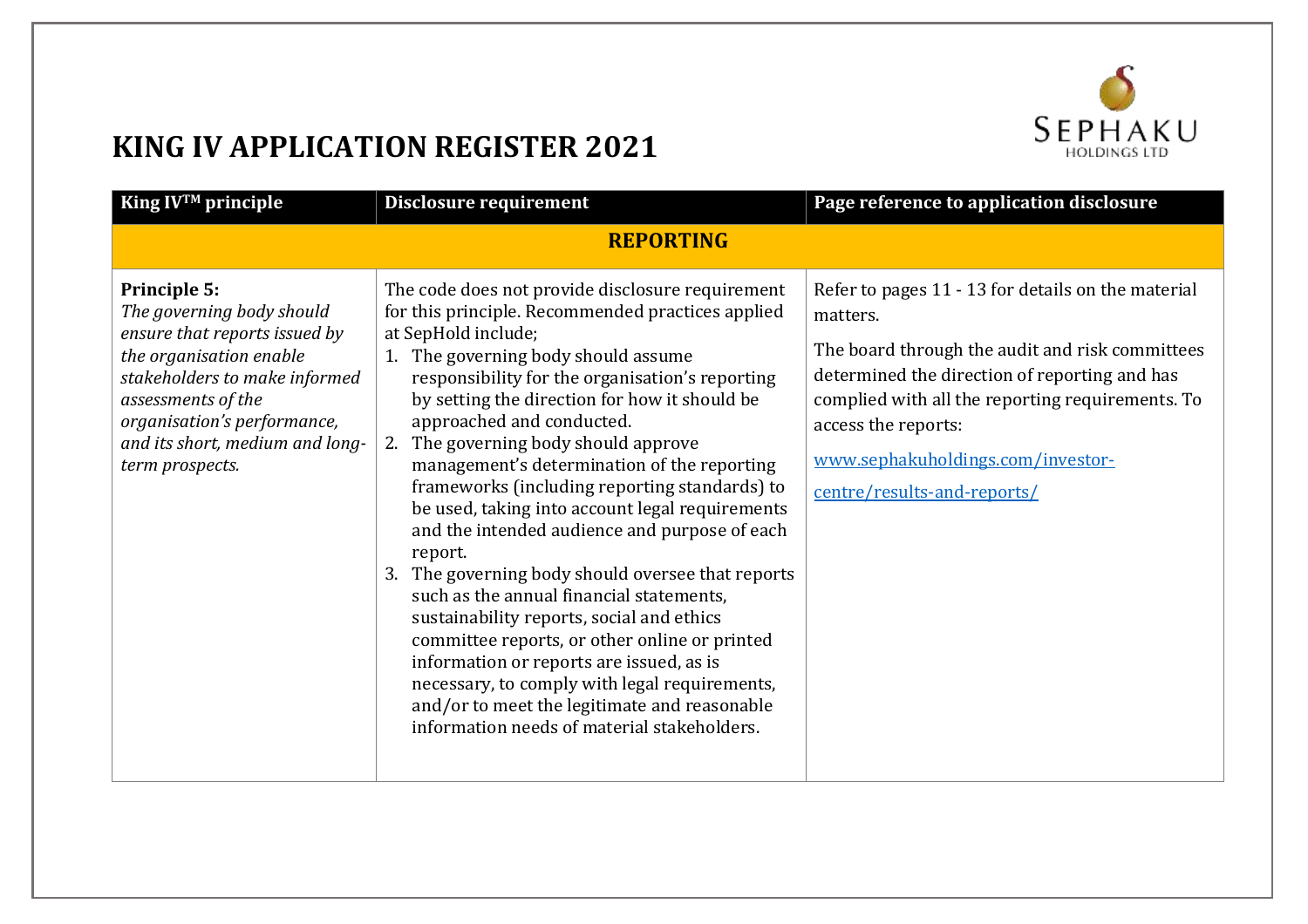

| King IV™ principle                                                                                                                                                                                                                                           | Disclosure requirement                                                                                                                                                                                                                                                                                                                                                             | Page reference to application disclosure                               |
|--------------------------------------------------------------------------------------------------------------------------------------------------------------------------------------------------------------------------------------------------------------|------------------------------------------------------------------------------------------------------------------------------------------------------------------------------------------------------------------------------------------------------------------------------------------------------------------------------------------------------------------------------------|------------------------------------------------------------------------|
|                                                                                                                                                                                                                                                              | <b>ROLE AND RESPONSIBILITIES OF THE GOVERNING BODY</b>                                                                                                                                                                                                                                                                                                                             |                                                                        |
| Principle 6<br>The governing body should<br>serve as the focal point and<br>custodian of corporate<br>governance in the organisation.                                                                                                                        | The following should be disclosed in relation to the<br>primary role and responsibilities of the governing<br>body:<br>1. The number of meetings held during the<br>reporting period, and attendance at those<br>meetings.<br>2. Whether the governing body is satisfied that it<br>has fulfilled its responsibilities in accordance<br>with its charter for the reporting period. | Reference to pages 30 and 32.                                          |
|                                                                                                                                                                                                                                                              | <b>COMPOSITION OF THE GOVERNING BODY</b>                                                                                                                                                                                                                                                                                                                                           |                                                                        |
| <b>Principle 7</b><br>The governing body should<br>comprise the appropriate<br>balance of knowledge, skills,<br>experience, diversity and<br>independence for it to<br>discharge its governance role<br>and responsibilities objectively<br>and effectively. | A brief professional profile of each candidate<br>standing for election at the annual general meeting<br>(AGM), including details of existing professional<br>commitments, should accompany the notice of the<br>AGM, together with a statement from the governing<br>body confirming whether it supports the<br>candidate's election or re-election.                              | Refer to pages 31 - 32 and Annexure 2 of the AGM<br>notice of meeting. |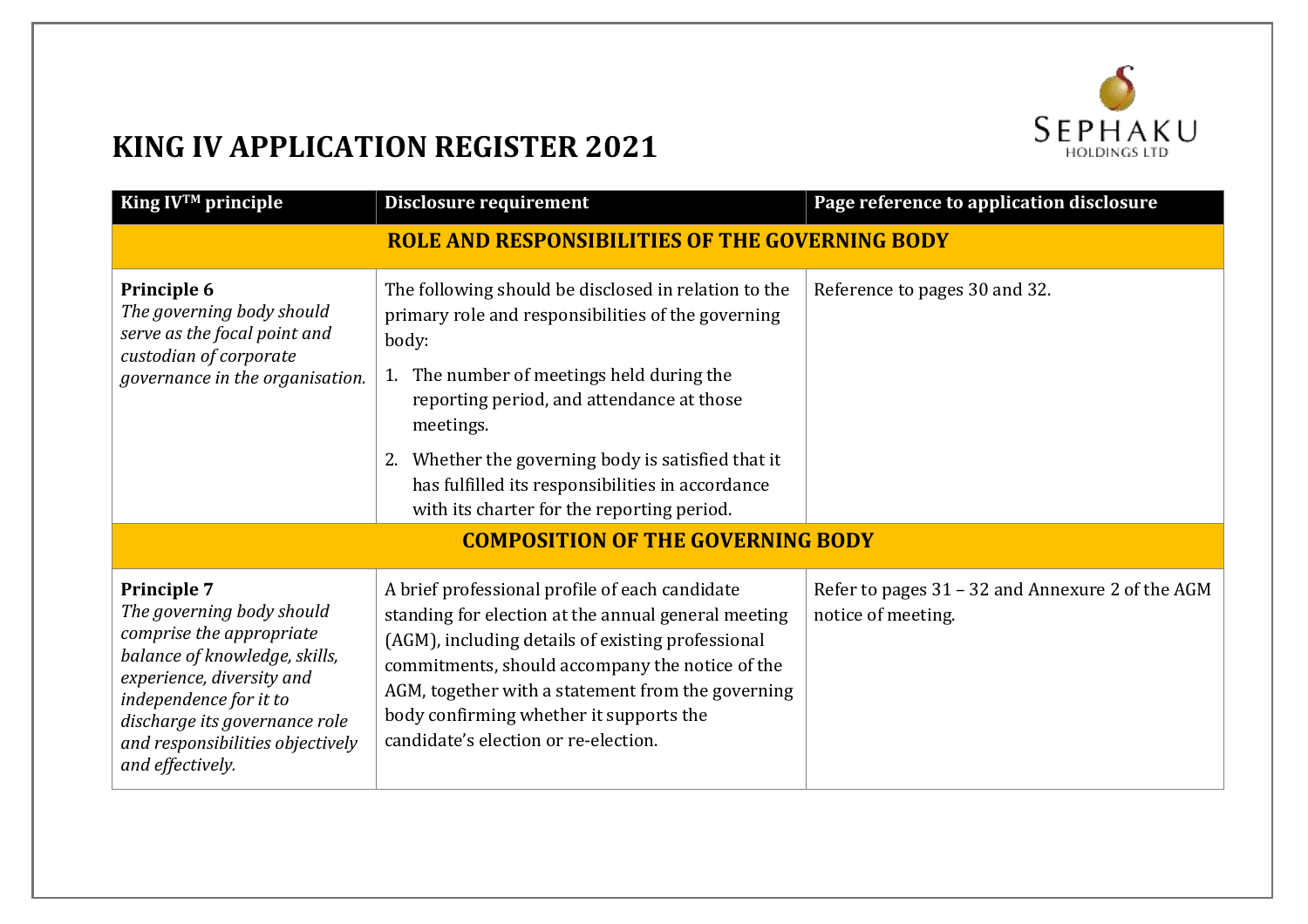

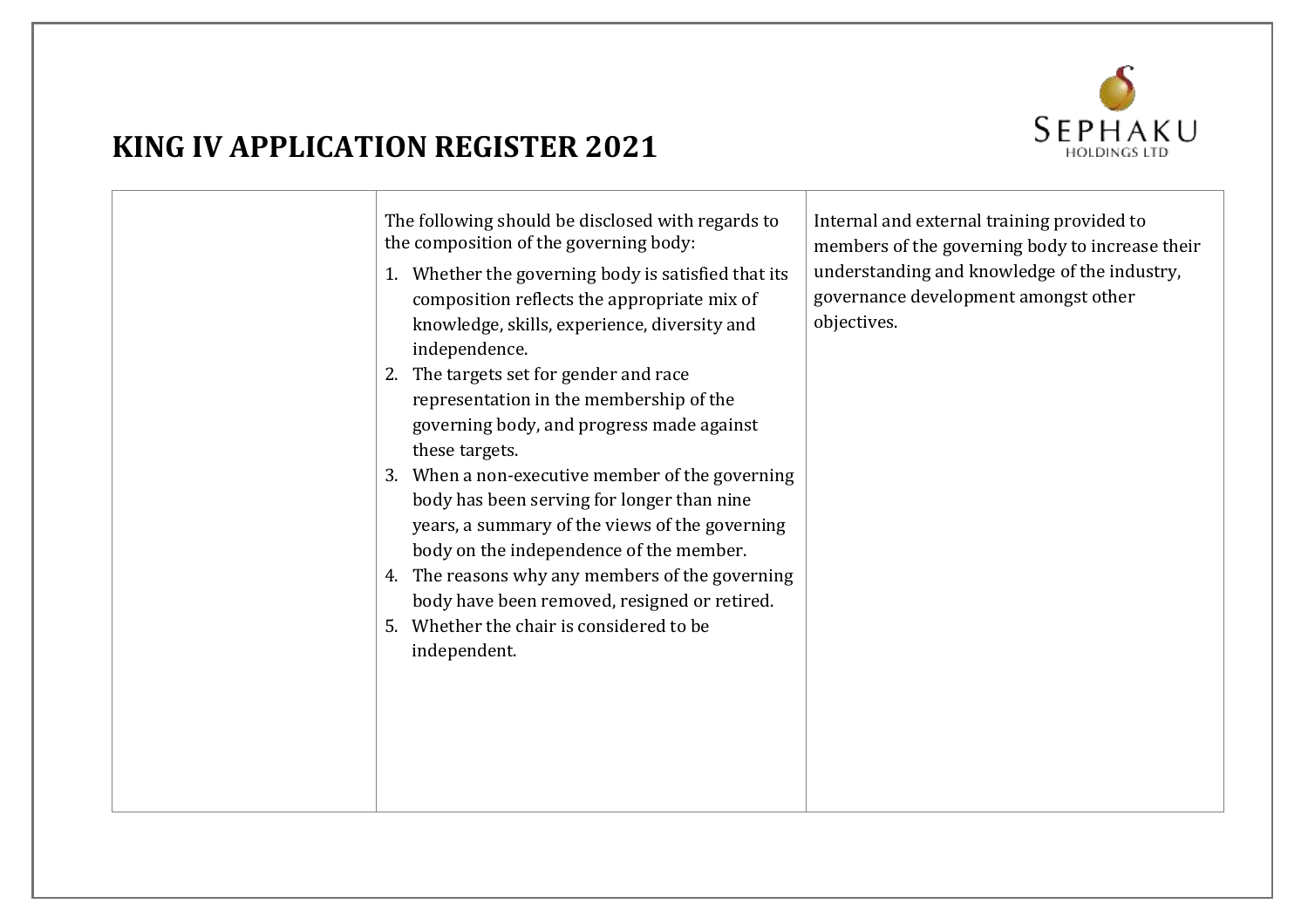

| King IV™ principle                                                                                                                                                                                                                                   | <b>Disclosure requirement</b>                                                                                                                                                                                                                                                                                                                                                                                                                                                                                                                                                                                                                                                                                                                                                                                                                                                                                    | Page reference to application disclosure |
|------------------------------------------------------------------------------------------------------------------------------------------------------------------------------------------------------------------------------------------------------|------------------------------------------------------------------------------------------------------------------------------------------------------------------------------------------------------------------------------------------------------------------------------------------------------------------------------------------------------------------------------------------------------------------------------------------------------------------------------------------------------------------------------------------------------------------------------------------------------------------------------------------------------------------------------------------------------------------------------------------------------------------------------------------------------------------------------------------------------------------------------------------------------------------|------------------------------------------|
|                                                                                                                                                                                                                                                      | <b>COMMITTEES OF THE GOVERNING BODY</b>                                                                                                                                                                                                                                                                                                                                                                                                                                                                                                                                                                                                                                                                                                                                                                                                                                                                          |                                          |
| <b>Principle 8</b><br>The governing body should<br>ensure that its arrangements<br>for delegation within its own<br>structures promote<br>independent judgement and<br>assist with balance of power<br>and the effective discharge of<br>its duties. | The following should be disclosed in relation to<br>each committee of the governing body:<br>1. Its overall role and associated responsibilities<br>and functions.<br>Its composition, including each member's<br>2.<br>qualifications and experience.<br>3. Any external advisers or invitees who regularly<br>attend committee meetings.<br>Key areas of focus during the reporting period.<br>4.<br>The number of meetings held during the<br>5.<br>reporting period and attendance at those<br>meetings.<br>Whether the committee is satisfied that it has<br>6.<br>fulfilled its responsibilities in accordance with<br>its terms of reference for the reporting period.<br>In addition to required statutory disclosure, the<br>following should also be disclosed in relation to the<br>audit committee:<br>1. A statement as to whether the audit committee<br>is satisfied that the external auditor is | Refer to pages $30 - 36$ of the IAR      |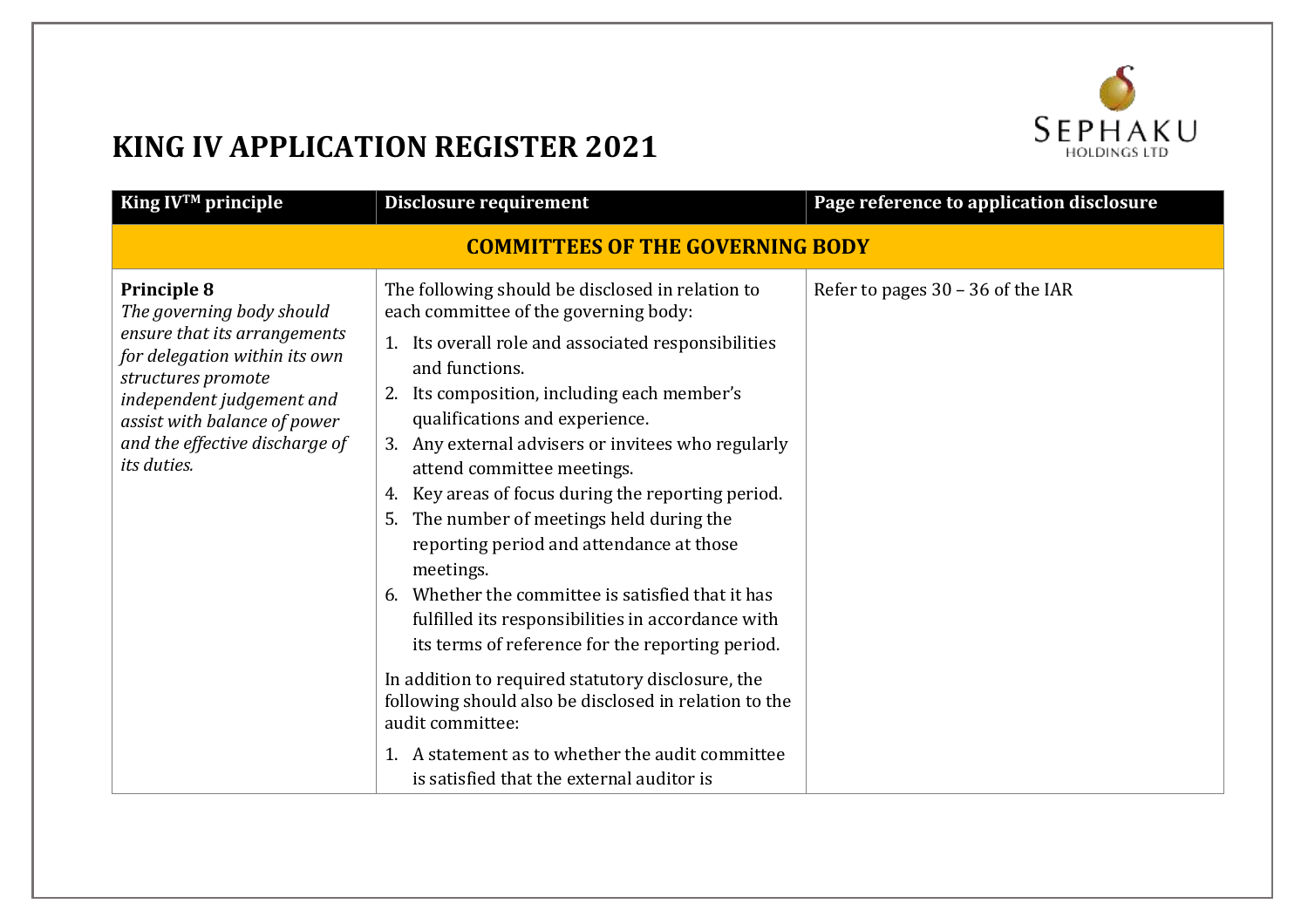

| King IV™ principle | Disclosure requirement                                                                                                                                                                                                                                                                                                                                                                                                                                                                                                                                                                                                                                                                                                                                                                                                                                                                                                             | Page reference to application disclosure |
|--------------------|------------------------------------------------------------------------------------------------------------------------------------------------------------------------------------------------------------------------------------------------------------------------------------------------------------------------------------------------------------------------------------------------------------------------------------------------------------------------------------------------------------------------------------------------------------------------------------------------------------------------------------------------------------------------------------------------------------------------------------------------------------------------------------------------------------------------------------------------------------------------------------------------------------------------------------|------------------------------------------|
|                    | independent of the organisation.<br>2. Significant matters that the audit committee has<br>considered in relation to the annual financial<br>statements, and how these were addressed by<br>the committee.<br>3. The audit committee's views on the quality of<br>the external audit, with reference to audit<br>quality indicators such as those that may be<br>included in inspection reports issued by<br>external audit regulators.<br>4. The audit committee's views on the<br>effectiveness of the chief audit executive and the<br>arrangements for internal audit.<br>The audit committee's views on the<br>5.<br>effectiveness of the design and implementation<br>of internal financial controls, and on the nature<br>and extent of any significant weaknesses in the<br>design, implementation or execution of internal<br>financial controls that resulted in material<br>financial loss, fraud, corruption or error. |                                          |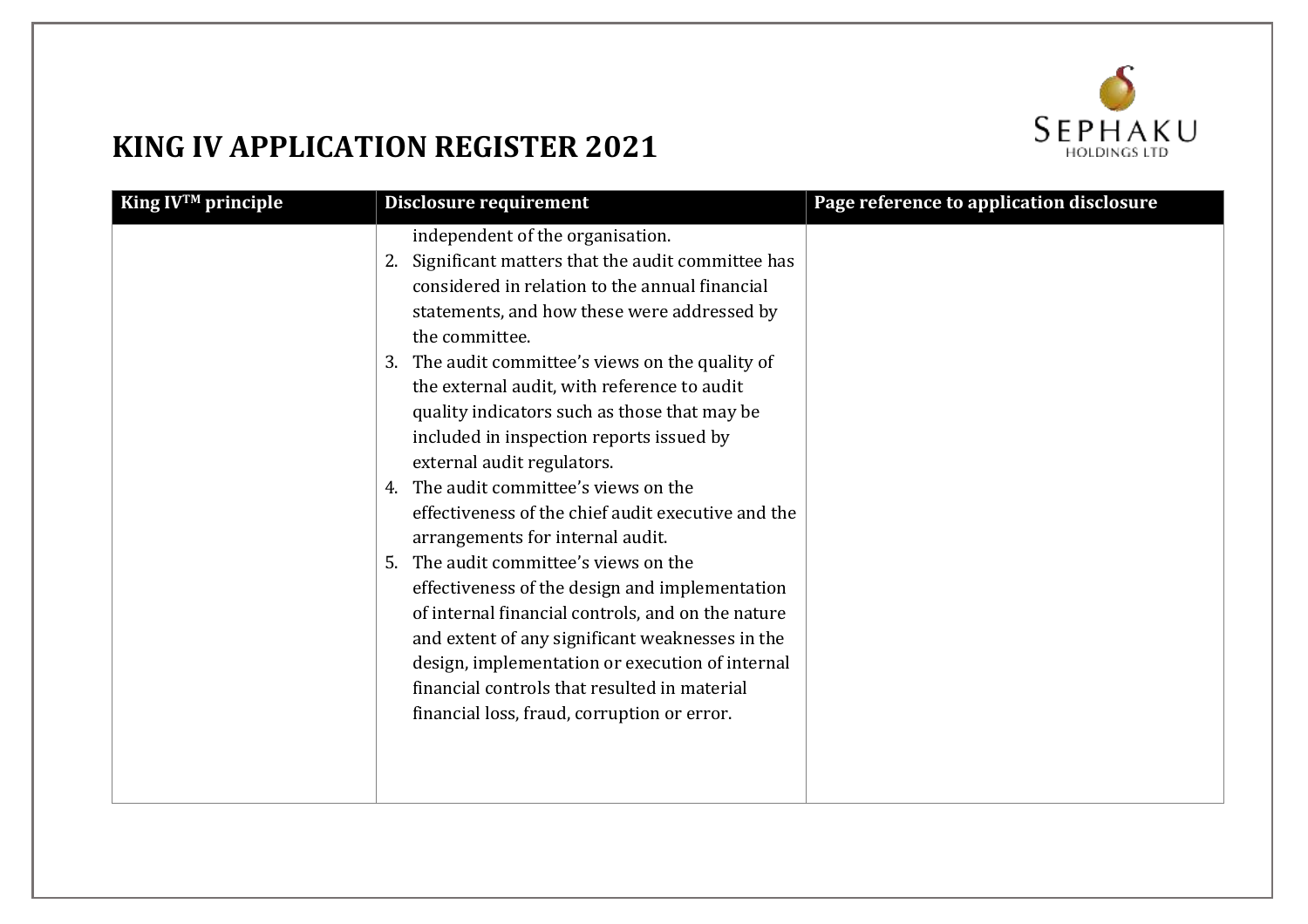

| King IV™ principle                                                                                                                                                                                                                                 | Disclosure requirement                                                                                                                                                                                                                                                                                                                                                                                                                                                                                                                                 | Page reference to application disclosure |
|----------------------------------------------------------------------------------------------------------------------------------------------------------------------------------------------------------------------------------------------------|--------------------------------------------------------------------------------------------------------------------------------------------------------------------------------------------------------------------------------------------------------------------------------------------------------------------------------------------------------------------------------------------------------------------------------------------------------------------------------------------------------------------------------------------------------|------------------------------------------|
| <b>EVALUATION OF THE PERFORMANCE OF THE GOVERNING BODY</b>                                                                                                                                                                                         |                                                                                                                                                                                                                                                                                                                                                                                                                                                                                                                                                        |                                          |
| Principle 9<br>The governing body should<br>ensure that the evaluation of its<br>own performance and that of<br>its committees, its chair and its<br>individual members, support<br>continued improvement in its<br>performance and effectiveness. | The following should be disclosed in relation to the<br>evaluation of the performance of the governing<br>body:<br>1. A description of the performance evaluations<br>undertaken during the reporting period,<br>including their scope, whether they were formal<br>or informal, and whether they were externally<br>facilitated or not.<br>2. An overview of the evaluation results and<br>remedial actions taken.<br>Whether the governing body is satisfied that the<br>3.<br>evaluation process is improving its performance<br>and effectiveness. | Refer to page 33.                        |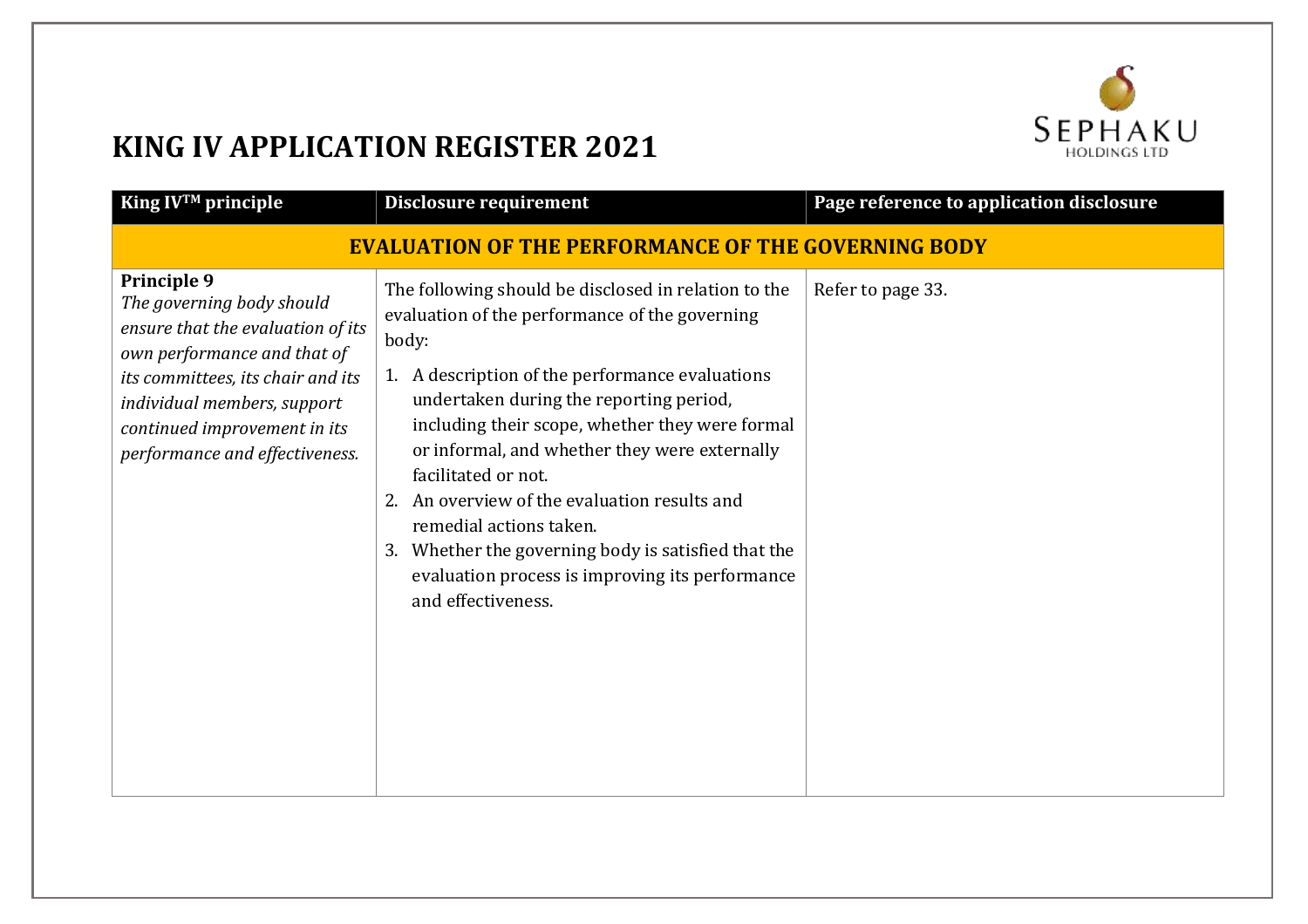

| King IV™ principle                                                                                                                                                                                                     | Disclosure requirement                                                                                                                                                                                                                                                                                                                                                                                                                                                                                                                  | Page reference to application disclosure                     |  |
|------------------------------------------------------------------------------------------------------------------------------------------------------------------------------------------------------------------------|-----------------------------------------------------------------------------------------------------------------------------------------------------------------------------------------------------------------------------------------------------------------------------------------------------------------------------------------------------------------------------------------------------------------------------------------------------------------------------------------------------------------------------------------|--------------------------------------------------------------|--|
| <b>APPOINTMENT AND DELEGATION TO MANAGEMENT</b>                                                                                                                                                                        |                                                                                                                                                                                                                                                                                                                                                                                                                                                                                                                                         |                                                              |  |
| <b>Principle 10</b><br>The governing body should<br>ensure that the appointment of,<br>and delegation to, management<br>contribute to role clarity and<br>the effective exercise of<br>authority and responsibilities. | The following should be disclosed in relation to the<br>CEO: The notice period stipulated in the CEO's<br>employment contract and the contractual<br>conditions related to termination.                                                                                                                                                                                                                                                                                                                                                 | Refer to page 37 on the CEO's contract terms.                |  |
| <b>RISK GOVERNANCE</b>                                                                                                                                                                                                 |                                                                                                                                                                                                                                                                                                                                                                                                                                                                                                                                         |                                                              |  |
| Principle 11<br>The governing body should<br>govern risk in a way that<br>supports the organisation in<br>setting and achieving its<br>strategic objectives.                                                           | In addition, the following should be disclosed in<br>relation to risk:<br>1. An overview of the arrangements for governing<br>and managing risk.<br>2. Key areas of focus during the reporting period,<br>including objectives, the key risks that the<br>organisation faces, as well as undue, unexpected<br>or unusual risks and risks taken outside of risk<br>tolerance levels.<br>3. Actions taken to monitor the effectiveness of<br>risk management and how the outcomes were<br>addressed.<br>4. Planned areas of future focus. | Refer to pages $8 - 10$ on how the Group risk is<br>managed. |  |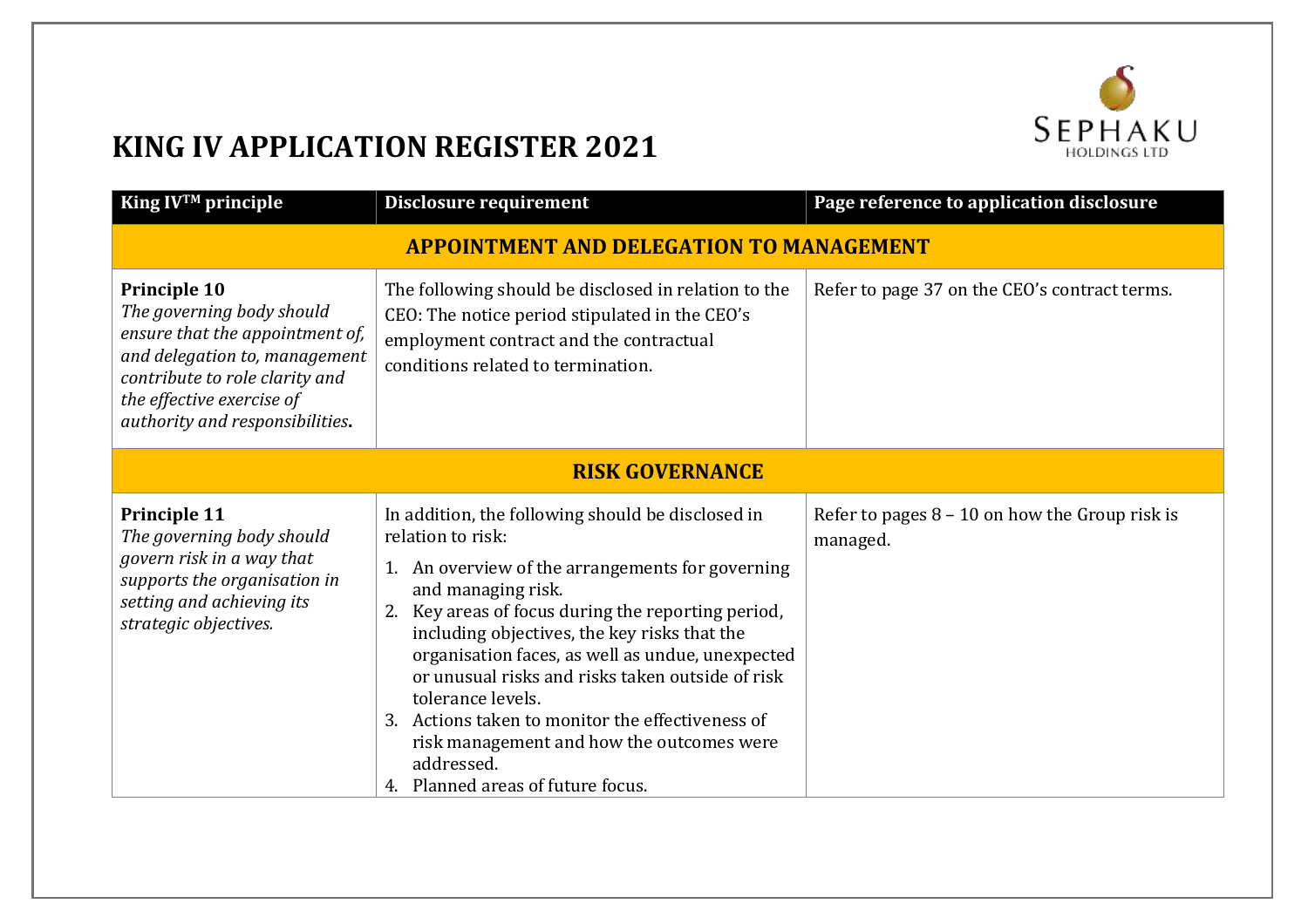

| King IV™ principle                                                                                                                                                                        | Disclosure requirement                                                                                                                                                                                                                                                                                                                                                                                                                                                                                                                                 | Page reference to application disclosure                       |  |
|-------------------------------------------------------------------------------------------------------------------------------------------------------------------------------------------|--------------------------------------------------------------------------------------------------------------------------------------------------------------------------------------------------------------------------------------------------------------------------------------------------------------------------------------------------------------------------------------------------------------------------------------------------------------------------------------------------------------------------------------------------------|----------------------------------------------------------------|--|
|                                                                                                                                                                                           | <b>TECHNOLOGY AND INFORMATION GOVERNANCE</b>                                                                                                                                                                                                                                                                                                                                                                                                                                                                                                           |                                                                |  |
| <b>Principle 12</b><br>The governing body should<br>govern technology and<br>information in a way that<br>supports the organisation<br>setting and achieving its<br>strategic objectives. | The following should be disclosed in relation to<br>technology and information:<br>An overview of the arrangements for governing and<br>managing technology and information. Key areas of<br>focus during the reporting period, including;<br>objectives, significant changes in policy, significant<br>acquisitions and remedial actions taken as a result<br>of major incidents.<br>Actions taken to monitor the effectiveness of<br>technology and information management and how<br>the outcomes were addressed. Planned areas of<br>future focus. | Refer to pages 11 on operational response to data<br>security. |  |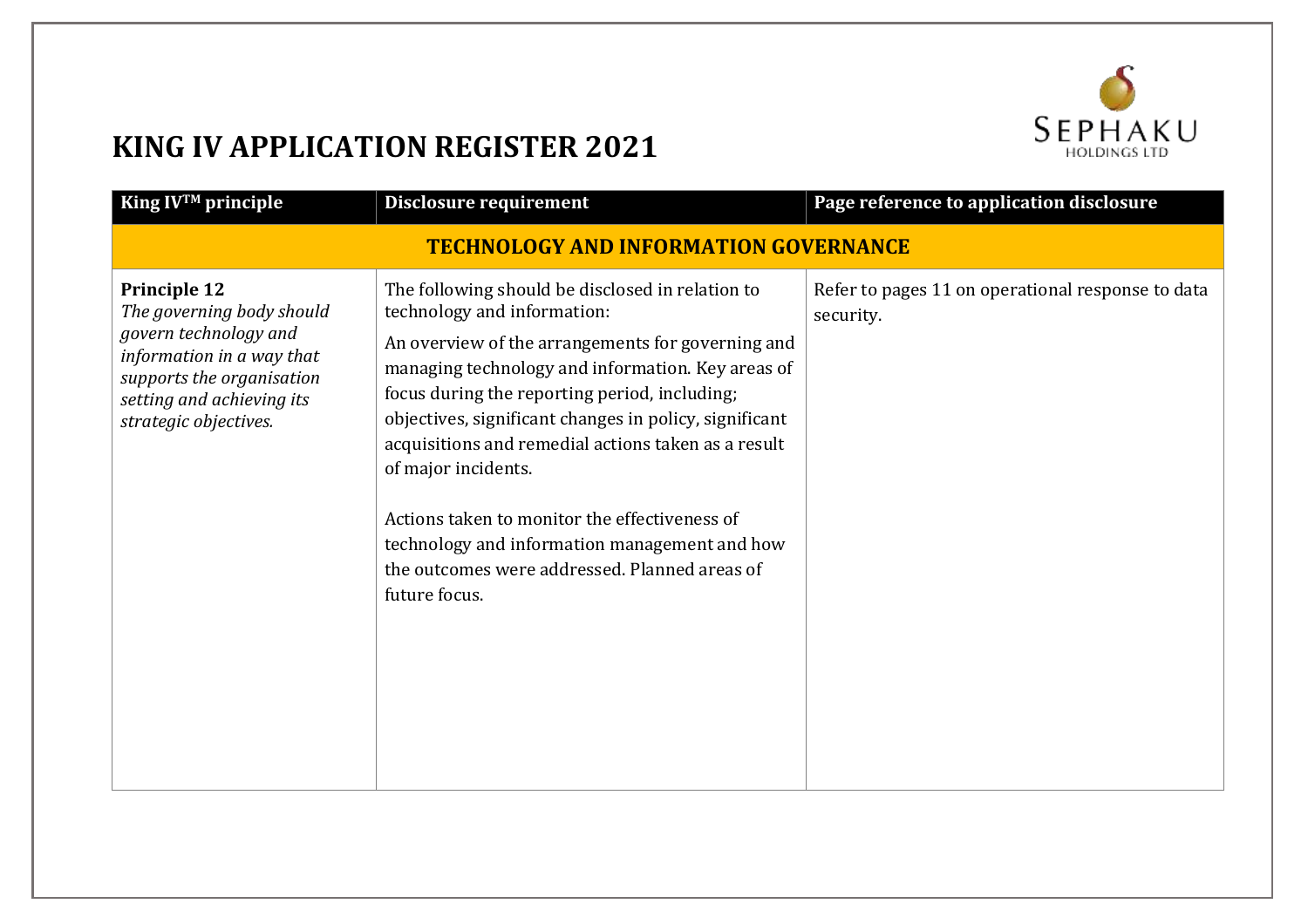

| King IV™ principle                                                                                                                                                                                                                                   | Disclosure requirement                                                                                                                                                                                                                                                                                                                                                | Page reference to application disclosure                                                                                                                                                                                 |
|------------------------------------------------------------------------------------------------------------------------------------------------------------------------------------------------------------------------------------------------------|-----------------------------------------------------------------------------------------------------------------------------------------------------------------------------------------------------------------------------------------------------------------------------------------------------------------------------------------------------------------------|--------------------------------------------------------------------------------------------------------------------------------------------------------------------------------------------------------------------------|
|                                                                                                                                                                                                                                                      | <b>COMPLIANCE GOVERNANCE</b>                                                                                                                                                                                                                                                                                                                                          |                                                                                                                                                                                                                          |
| <b>Principle 13</b><br>The governing body should<br>govern compliance with<br>applicable laws and adopted,<br>non-binding rules, codes and<br>standards in a way that<br>supports the organisation being<br>ethical and a good corporate<br>citizen. | The following should be disclosed in relation to<br>compliance:<br>1. An overview of the arrangements for governing<br>and managing compliance.<br>Key areas of focus during the reporting period.<br>2.<br>3. Actions taken to monitor the effectiveness of<br>compliance management and how the outcomes<br>were addressed.<br>Planned areas of future focus.<br>4. | Refer to pages 22 and 28 - 29 to understand how<br>environmental management and compliance is<br>approached and implemented.<br>Page 33 of the IAR provides disclosure on the<br>governing body's approach on compliance |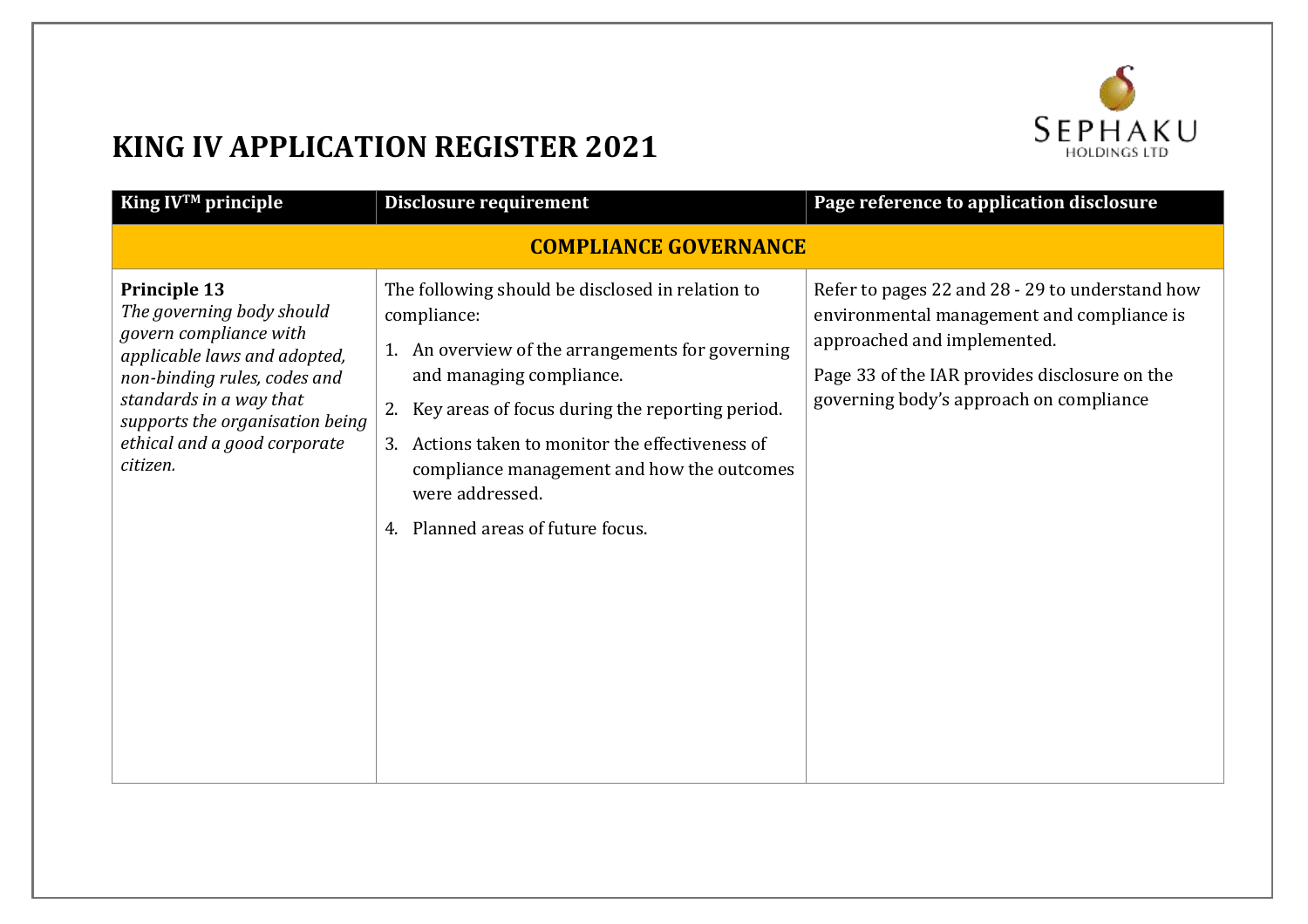

| King IV™ principle                                                                                                                                                                                                                                               | Disclosure requirement                                                                                                                                                                                                                                                                                                                                                                                                        | Page reference to application disclosure                                                                                                                |  |
|------------------------------------------------------------------------------------------------------------------------------------------------------------------------------------------------------------------------------------------------------------------|-------------------------------------------------------------------------------------------------------------------------------------------------------------------------------------------------------------------------------------------------------------------------------------------------------------------------------------------------------------------------------------------------------------------------------|---------------------------------------------------------------------------------------------------------------------------------------------------------|--|
| <b>REMUNERATION GOVERNANCE</b>                                                                                                                                                                                                                                   |                                                                                                                                                                                                                                                                                                                                                                                                                               |                                                                                                                                                         |  |
| Principle 14<br>The governing body should<br>ensure that the organisation<br>remunerates fairly, responsibly<br>and transparently so as to<br>promote the achievement of<br>strategic objectives and positive<br>outcomes in the short, medium<br>and long term. | The governing body should ensure that<br>remuneration is disclosed by means of a<br>remuneration report in three parts:<br>1. A background statement.<br>2. An overview of the main provisions of the<br>remuneration policy.<br>3. An implementation report which contains<br>details of all remuneration awarded to<br>individual members of the governing body and<br>executive management during the reporting<br>period. | Refer to pages 36 - 41 of the IAR or the standalone<br>report on the link:<br>http://sephakuholdings.com/corporate-<br>governance/governance-documents/ |  |